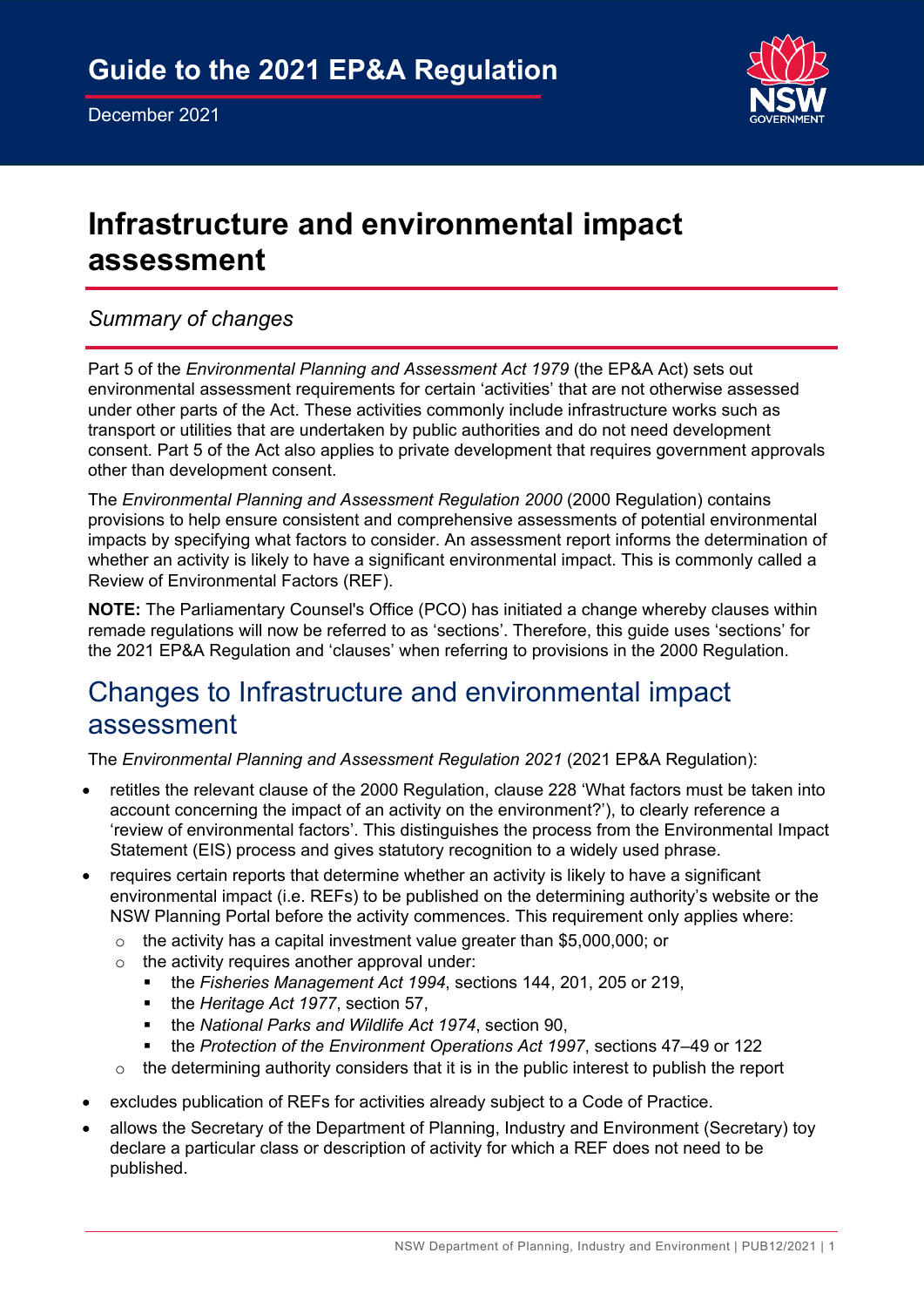#### December 2021



- allows the Secretary to prescribe guidelines for the format of a REF and the factors to be taken into account when considering the likely impact of an activity. These are published on the Planning Portal.
- clarifies that only relevant factors need to be considered, including factors that are deemed relevant but are not specifically listed.
- inserts any additional requirement for authorities to have regard to any applicable strategic planning documents made under Division 3.1 of the Act (i.e. local strategic planning statements and regional and district strategic plans).
- makes minor housekeeping changes, including removing redundant regulatory provisions relating to fishing activities and the Australian Rail Track Corporation (ARTC) that are no longer required.

## What are the benefits of these changes?

The 2021 EP&A Regulation improves transparency in the Part 5 assessment pathway. The new provision for publication of certain REFs requires authorities to demonstrate that they are considering and managing the impacts of these activities. This improves transparency around how these activities are assessed and what matters are considered when assessing an activity's environmental impact. Publication of these reports informs stakeholders that an activity has been determined, to mitigate unintended outcomes such as avoidable construction-related conflicts or community contention. Online access to these documents reflects contemporary best practice and supports a modern planning system.

By requiring consideration of strategic plans (such as regional plans), the 2021 EP&A Regulation better aligns infrastructure and land use planning. Clarifying the factors that should be considered increases procedural efficiency by providing greater flexibility in the assessment process.

Requiring publication of guidelines on the Planning Portal supports a modern planning system. The NSW government' 1996 *Is an EIS Required?* guideline is revoked on the commencement of the 2021 EP&A Regulation and removed from the Planning Portal.

Referring to REFs provides certainty on the application of the relevant provision (previously clause 228, now sections 170 and 171 of the 2021 EP&A Regulation) and allows guidance to distinguish REFs from EISs. This improves clarity and procedural efficiency for determining authorities.

The removal of redundant provisions simplifies the planning system.

### How will the updated guidance for undertaking Part 5 activities relate to the amendments of the 2021 EP&A Regulation?

The 2021 EP&A Regulation allows the Secretary to prescribe guidelines for the format of an REF and the factors to be taken into account when considering the likely impact of an activity (see section 171(3) of the 2021 EP&A Regulation).

Once the guidance for undertaking Part 5 activities has been reviewed and updated, it will be prescribed by the Secretary and published on the Planning Portal for the purpose of this section.

Prescribing these guidelines and requiring determining authorities to prepare REFs in accordance with these guidelines helps to ensure REFs are documented in a standard format. This enables authorities to demonstrate the matters considered when assessing an activity's environmental impact in a regular and consistent manner. Together, these initiatives help to improve assessment quality, transparency, and readability.